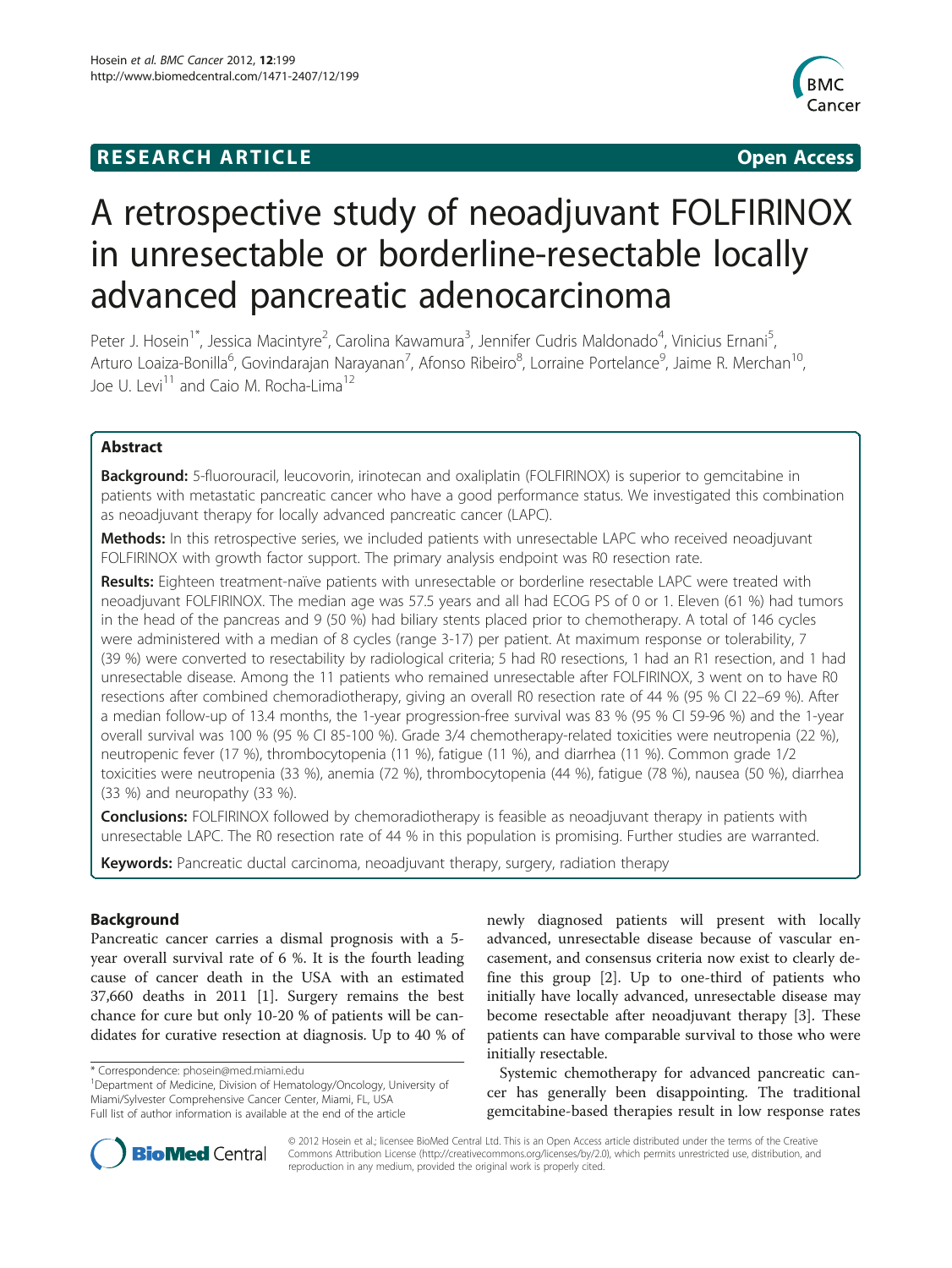and short survival times in the range of 6 months. Interest in systemic chemotherapy for this disease was recently rejuvenated with the advent of the FOLFIRINOX combination (5-fluorouracil, leucovorin, irinotecan and oxaliplatin) [[4\]](#page-6-0). In the randomized phase III ACCORD-11 trial, FOLFIRINOX was shown to be superior to single-agent gemcitabine in response rate (RR), progressionfree survival (PFS) and overall survival (OS). The RR in the FOLFIRINOX arm was 32 % versus 9 % in the gemcitabine arm, and this translated into an improvement in PFS to 6.4 months (versus 3.3 in the control arm, p < 0.0001) and OS of 11.1 months (versus 6.8 months in the control arm,  $p < 0.0001$ ). This trial only enrolled patients with metastatic pancreatic cancer. In the setting of LAPC, a good tumor response is a desirable goal since tumor shrinkage away from vascular structures may lead to resectability.

Radiation therapy may be beneficial in patients with LAPC and combined chemoradiotherapy (CCRT) has been tested in this population. Although 5-FU-based CCRT is commonly used in this setting, gemcitabine-based CCRT is safe and effective [[5,6\]](#page-6-0). The best sequence of treatment administration has not been established. Prospective randomized trials are ongoing to evaluate whether there is a survival benefit of CCRT versus chemotherapy alone. Retrospective data suggest superiority of sequencing chemotherapy followed by chemoradiation [\[7](#page-6-0)]. The theoretical advantages of this approach include eradicating micrometastatic disease early on, and also identifying patients who progress early and develop metastases during initial chemotherapy (an estimated 25-30 % of patients), thus avoiding morbidities associated with radiotherapy in this group of patients.

Our group at the University of Miami adopted the approach of induction chemotherapy followed by CCRT in patients with unresectable or borderline resectable LAPC. Although the phase III results supporting the use of FOLFIRINOX in pancreatic cancer were only recently presented in 2010, the initial FOLFIRINOX randomized phase II trial (reported in 2007) showed a similarly high RR [\[8](#page-6-0)]. After these promising results were presented, we began using this regimen in patients with borderline resectable (BR) or unresectable (UR) LAPC. The aim of this retrospective study was to define the efficacy and toxicities of this regimen in LAPC, especially in patients with pancreatic head tumors and biliary obstruction – a group that was relatively underrepresented in the AC-CORD-11 trial.

# Patients and Methods

We performed a retrospective analysis at the University of Miami Sylvester Comprehensive Cancer Center and Jackson Memorial Hospital in Miami, Florida of all patients with LAPC who received first-line treatment with FOLFIRINOX. Patients were identified by searching the pancreatic cancer database which was approved by the University of Miami Institutional Review Board (IRB). This IRB-approved database provided a waiver of the requirement for informed consent for retrospective studies and allowed for publication of de-identified data.

The medical, radiation and surgical oncologists in the group developed an algorithm for uniform treatment of this group of patients as follows. Patients were selected for treatment with FOLFIRINOX if they had a histological or cytological diagnosis of pancreatic adenocarcinoma, an Eastern Cooperative Group performance status (ECOG PS) of 0 or 1, adequate organ function, and UR/BR LAPC. For patients who presented with biliary obstruction, adequate biliary drainage was required prior to initiation of this chemotherapy. The determination of resectability was made by multidisciplinary review. Since there is currently no internationally agreedupon definition of borderline-resectable LAPC, we applied the American Hepato-Pancreato-Biliary Association/Society of Surgical Oncology/Society for Surgery of the Alimentary Tract (AHPBA/SSO/SSAT) criteria [[2\]](#page-6-0). These criteria are summarized in Table 1. The data used to determine resectability included pretreatment contrast-enhanced CT scans (CECT's) and endoscopic ultrasound (EUS) in all patients and surgical exploration when available.

Table 1 Criteria used for determining resectability for non-metastatic pancreatic cancer

| Category                        | Criteria <sup>§</sup>                                                                                                                                                                                                                                                                                                                                                                                                                                          |
|---------------------------------|----------------------------------------------------------------------------------------------------------------------------------------------------------------------------------------------------------------------------------------------------------------------------------------------------------------------------------------------------------------------------------------------------------------------------------------------------------------|
| Resectable                      | . No evidence of SMV and portal vein abutment,<br>distortion, tumor thrombus or venous encasement                                                                                                                                                                                                                                                                                                                                                              |
|                                 | Clear fat planes around the celiac axis, hepatic artery<br>and SMA                                                                                                                                                                                                                                                                                                                                                                                             |
| <b>Borderline</b><br>resectable | • Venous involvement of the SMV/portal vein<br>demonstrating tumor abutment with or without<br>impingement and narrowing of the lumen, encasement<br>of the SMV/portal vein but without encasement of the<br>nearby arteries, or short segment venous occlusion<br>resulting from either tumor thrombus or encasement<br>but with suitable vessel proximal and distal to the area<br>of vessel involvement, allowing for safe resection and<br>reconstruction. |
|                                 | Gastroduodenal artery encasement up to the hepatic<br>artery with either short segment encasement or direct<br>abutment of the hepatic artery, without extension to<br>the celiac axis                                                                                                                                                                                                                                                                         |
|                                 | · Tumor abutment of the SMA not to exceed 180<br>degrees of the circumference of the vessel wall                                                                                                                                                                                                                                                                                                                                                               |
| Unresectable                    | . Major venous thrombosis of the portal vein or SMV<br>extending for several centimeters                                                                                                                                                                                                                                                                                                                                                                       |
|                                 | Circumferential encasement of the SMA, celiac axis or<br>proximal hepatic artery                                                                                                                                                                                                                                                                                                                                                                               |

Abbreviations: SMA: Superior mesenteric artery; SMV: Superior mesenteric vein. §Adapted from the American Hepato-Pancreato-Biliary Association/ Society of Surgical Oncology/ Society for Surgery of the Alimentary Tract (AHPBA/SSO/ SSAT) criteria (reference 2).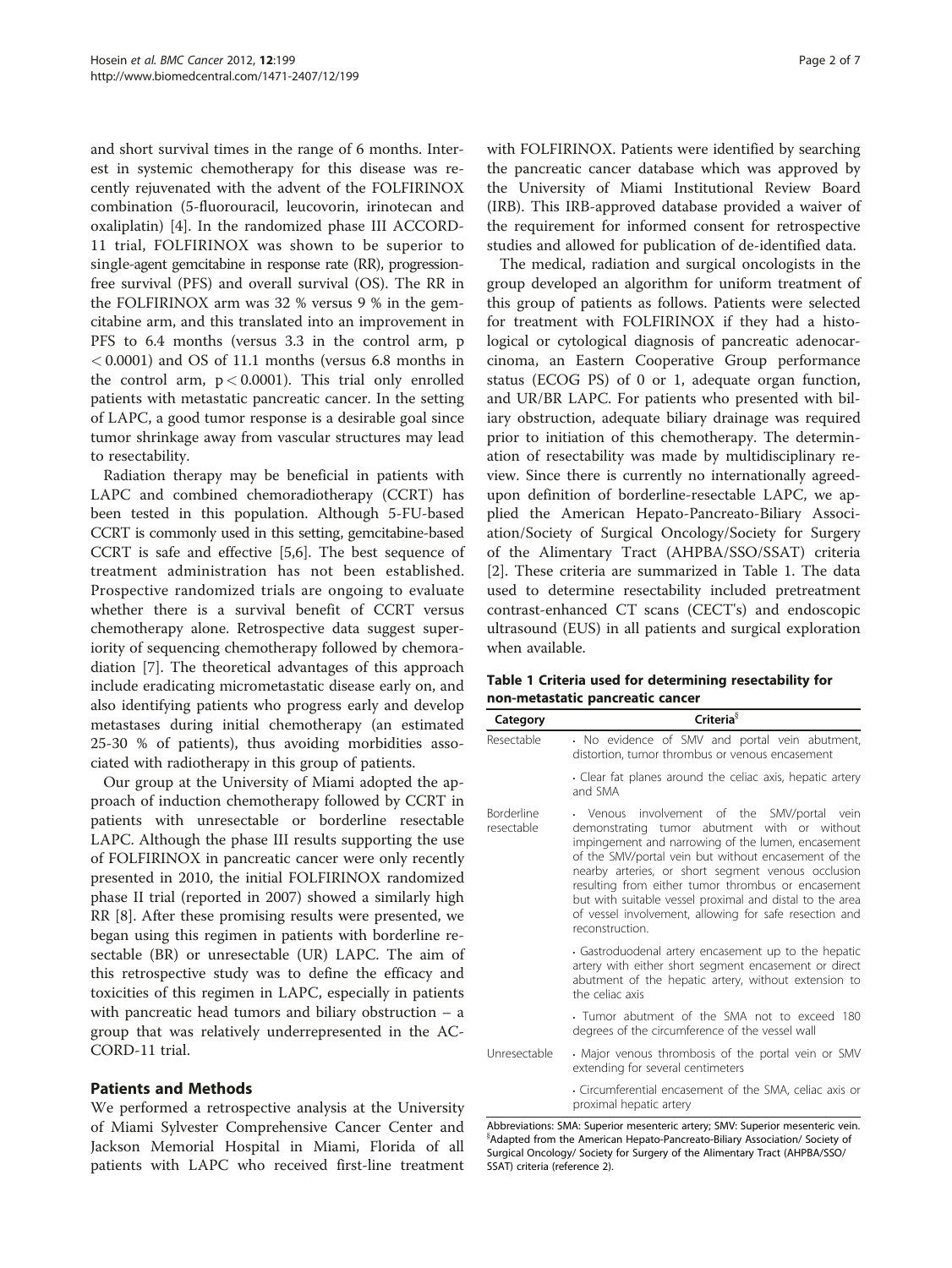<span id="page-2-0"></span>Treatment with FOLFIRINOX proceeded with doses identical to the ACCORD-11 trial [[4\]](#page-6-0). On day 1 of every 14-day cycle, oxaliplatin was administered at a dose of 85 mg per square meter, irinotecan at 180 mg per square meter, folinic acid at 400 mg per square meter, and 5 fluoruracil (5-FU) as a bolus of 400 mg per square meter. 5-FU was then administered as a continuous infusion of 2400 mg per square meter over 46 hours. Filgrastim was at the discretion of the treating physician. Treatment continued until progression of disease, intolerable toxicity or maximum response. Toxicities were assessed at every fortnightly visit and graded according to the National Cancer Institute Common Terminology Criteria for Adverse Events, version 4 [[9\]](#page-6-0). Criteria for dose modification were similar to those described in the ACCORD-11 trial. Response assessment by CECT's were performed every 8 weeks on therapy or sooner if progression was suspected by symptoms or rising CA19-9.

After every CECT scan during treatment, each patient's case was reviewed at a multidisciplinary conference to determine whether the reason for defining the patient as UR or BR had improved. Since size was not the only criteria used in this evaluation, traditional response criteria (such as RECIST) were not employed. For example, if a tumor was categorized as BR due to abutment of the SMA up to 180°, the extent of abutment was re-evaluated after every scan to determine if this was improving and if the patient would now be a surgical candidate. If two consecutive scans during treatment showed similar findings with no improvement, this was considered to be the maximum response. Maximum tolerability was defined as the point when excessive toxicities warranted stopping FOLFIRINOX, even if a patient had not achieved their maximum response. Because we used an algorithm of real-time monitoring of response and toxicity, there was no predefined minimum or maximum number of cycles.

At maximum response or tolerability, patients who appeared to be resectable by imaging criteria were offered surgical exploration and resection (within 6-8 weeks after chemotherapy) followed by postoperative CCRT. Patients who remained unresectable at maximum response or tolerability of FOLFIRINOX were offered CCRT. For radiation sensitization, patients received concurrent gemcitabine at 600 mg per square meter per week. Intensity-modulated radiation therapy (IMRT) was delivered in a standard fashion to a total dose of 50.4 Gy in 28 fractions. At the end of CCRT, patients were re-evaluated with CECT's to determine resectability. Post-CCRT treatment was left to the discretion of the treating physicians.

The primary endpoint for this analysis was the R0 resection rate. An R0 resection was defined as at least 1 mm free margins. An R1 resection was defined as tumor within 1 mm from the closest margin. Secondary

endpoints included safety, tolerability, overall survival and progression-free survival. All patients who received at least one cycle of FOLFIRINOX were included in the analysis. PFS and OS were calculated as follows; PFS was defined as the duration in months from the date of the first cycle of FOLFIRINOX until the date of documented progression, recurrence or death, whichever was sooner. OS was defined as the duration in months from the date of the first cycle of FOLFIRINOX until the date of death from any cause. Patients known to be alive were censored at the time of last contact. PFS and OS were estimated by the Kaplan–Meier method with corresponding two-sided 95 % CI's for survival proportions based on Greenwood's

|  |  | Table 2 Patient characteristics, n = 18 |  |
|--|--|-----------------------------------------|--|
|--|--|-----------------------------------------|--|

| n (%)                                       |                   |
|---------------------------------------------|-------------------|
| Age                                         |                   |
| Median                                      | 57.5 years        |
| Range                                       | $41 - 73$ years   |
| Sex                                         |                   |
| Male                                        | 10 (56 %)         |
| Female                                      | 8 (44 %)          |
| <b>ECOG Performance status</b>              |                   |
| 0                                           | 8 (44 %)          |
| 1                                           | 10 (56 %)         |
| <b>Pancreatic tumor location</b>            |                   |
| Head                                        | 11 (61 %)         |
| Uncinate process                            | 3 (17 %)          |
| Body                                        | 2 (11 %)          |
| Tail                                        | $2(11\%)$         |
| <b>Biliary stent</b>                        |                   |
| Yes                                         | 9 (50 %)          |
| <b>No</b>                                   | 9 (50 %)          |
| Serum bilirubin level prior to chemotherapy |                   |
| Median                                      | $0.35$ mg/dl      |
| Range                                       | $0.1 - 1.2$ mg/dl |
| <b>Basis for unresectability</b>            |                   |
| <b>Borderline resectable</b>                |                   |
| SMV encased (short segment)                 | 3 (17 %)          |
| SV encased                                  | $1(6\%)$          |
| <b>Unresectable</b>                         |                   |
| SMV encased (long segment)                  | 1(6%)             |
| SMA encased                                 | 3 (17 %)          |
| HA encased                                  | $2(11\%)$         |
| Celiac trunk encased                        | 3 (17 %)          |
| Confluence of PV, SV and SMV encased        | 5 (28 %)          |

Abbreviations: HA: Hepatic artery; PV: Portal vein; SMA: Superior mesenteric artery; SMV: Superior mesenteric vein; SV: Splenic vein.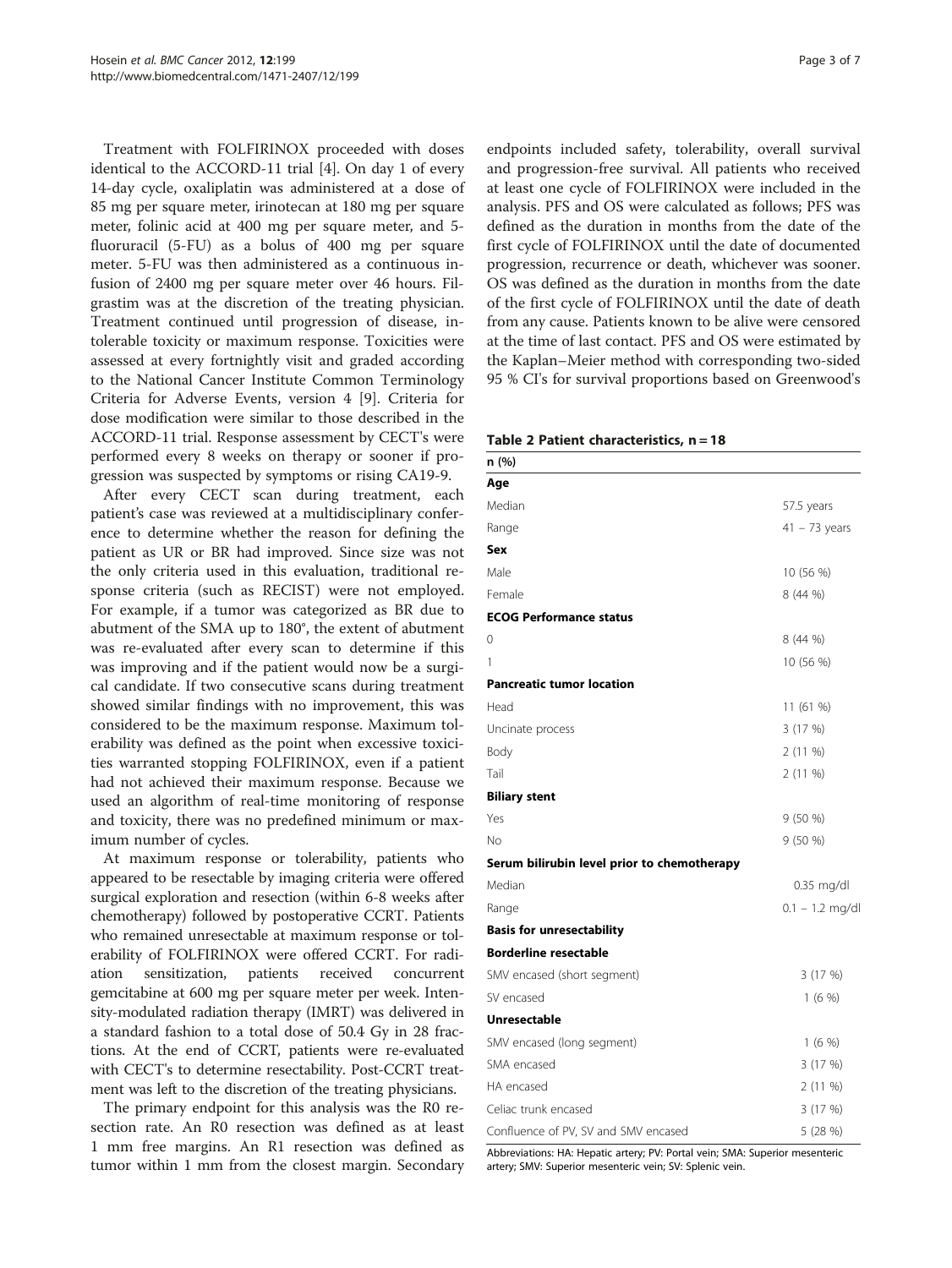variance and the log-transform method [\[10\]](#page-6-0). Descriptive statistics were also used to summarize data.

# Results

Between 5/2008 and 5/2011 we administered FOLFIRI-NOX to 18 treatment-naive patients with UR/BR LAPC. The baseline characteristics of these patients are summarized in Table [2](#page-2-0). One patient was defined as unresectable at the time of exploratory laparotomy and the remaining patients fulfilled criteria for UR/BR disease based on CECT and EUS findings. One patient who had splenic vein encasement was potentially resectable according to the AHPBA/SSO/SSAT criteria but underwent neoadjuvant therapy because the tumor was large and ill defined and the multidisciplinary group felt that the patient would benefit from neoadjuvant therapy. Among the 11 patients who had tumors at the head of the pancreas, 9 had metallic stents placed to relieve biliary obstruction and the other 2 had double-bypass operations which included a choledochojejunostomy. All patients who had stents or bypass procedures achieved normalization of their serum bilirubin levels prior to the start of chemotherapy.

Figure 1 shows the patient flow through the treatment algorithm. After FOLFIRINOX therapy, 7 patients had disease that was radiologically assessed as being potentially resectable. Five of these went on to have R0 resections, one R1 and one was grossly unresectable at exploration. Among the remaining 11 patients, one developed progression after 3 cycles and 10 went on to receive CCRT. Among these 10 patients, 2 were ongoing on CCRT at the time of this report; 5 remained with unresectable disease; and 3 were radiologically assessed as being potentially resectable after CCRT and all 3 went on to have R0 resections. The overall R0 resection rate was 8 out of 18 or 44 % (95 % CI 22-69 %) using this sequential combined modality approach. Among the 8 patients with successful R0 resections, the median number of FOLFIRINOX cycles delivered was 6 (range 5-17). In these patients, the reasons for UR/BR at baseline were SMV encasement in 2 patients, SMV/portal vein confluence encasement (2 patients), SMA encasement >180 degrees (1 patient), hepatic artery encasement (2 patients) and splenic vein encasement (1 patient).

With a median follow-up of 13.4 months, 2 patients have died and 2 others are alive with progression of



Figure 1 Patient flowchart for patients assessed as having unresectable disease (panel 1A, n = 14), and for those assessed as having borderline resectable disease (panel 1B).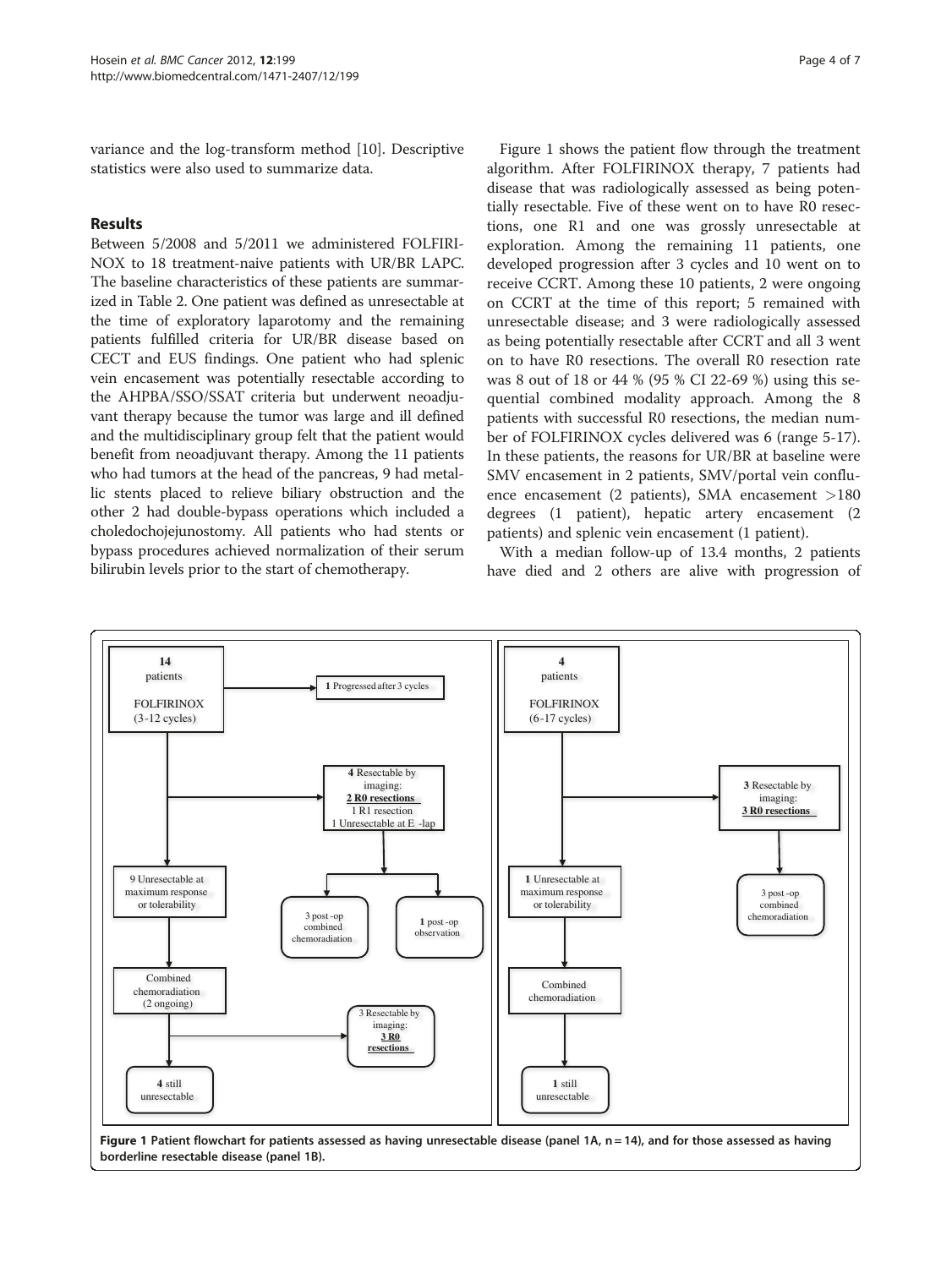disease. One of the patients who died had an R0 resection and progressed 11 months after surgery. The Kaplan-Meier estimated median PFS and OS have not been reached. The 1-year PFS was 83 % (95 % CI 59-96 %) and the 1-year OS was 100 % (95 % CI 85-100 %). The estimated 1-year PFS was not significantly different for the patients who achieved R0 resections (88 %; 95 % CI 47- 100 %) versus those who did not (80 %; 95 % CI 44-94 %, p = 0.27). Figure 2 shows the Kaplan-Meier plots for PFS and OS, including a stratification by resection status.

A total of 146 cycles of FOLFIRINOX were delivered among the 18 patients treated, with a median of 8 cycles per patient. Twenty-five cycles (17 %) were given at a reduced dose, with 7 of these (5 %) being given without irinotecan in one patient. Table [3](#page-5-0) summarizes the treatment delivery. All patients experienced at least one

grade 1 or 2 adverse event and 8 patients (44 %) experienced at least one grade 3 or 4 adverse event. The adverse event profile is shown in Table [4](#page-5-0). There were no significant differences in the toxicity profile for patients who had biliary stents versus those who did not. Filgrastim was used in 89 % of patients, and was started prophylactically from cycle 1 in 50 %; in spite of this, 22 % of patients had grade 3 or 4 neutropenia and 17 % had neutropenic fever. No patient had to be taken off FOLFIRINOX for toxicity. Ten patients (56 %) had a treatment delay of at least one week due to toxicity (most commonly for neutropenia or neutropenic fever). There were no episodes of cholangitis during FOLFIRI-NOX in any of the 18 patients treated.

Among the 10 patients who went to surgery after FOLFIRINOX, 3 experienced significant postoperative

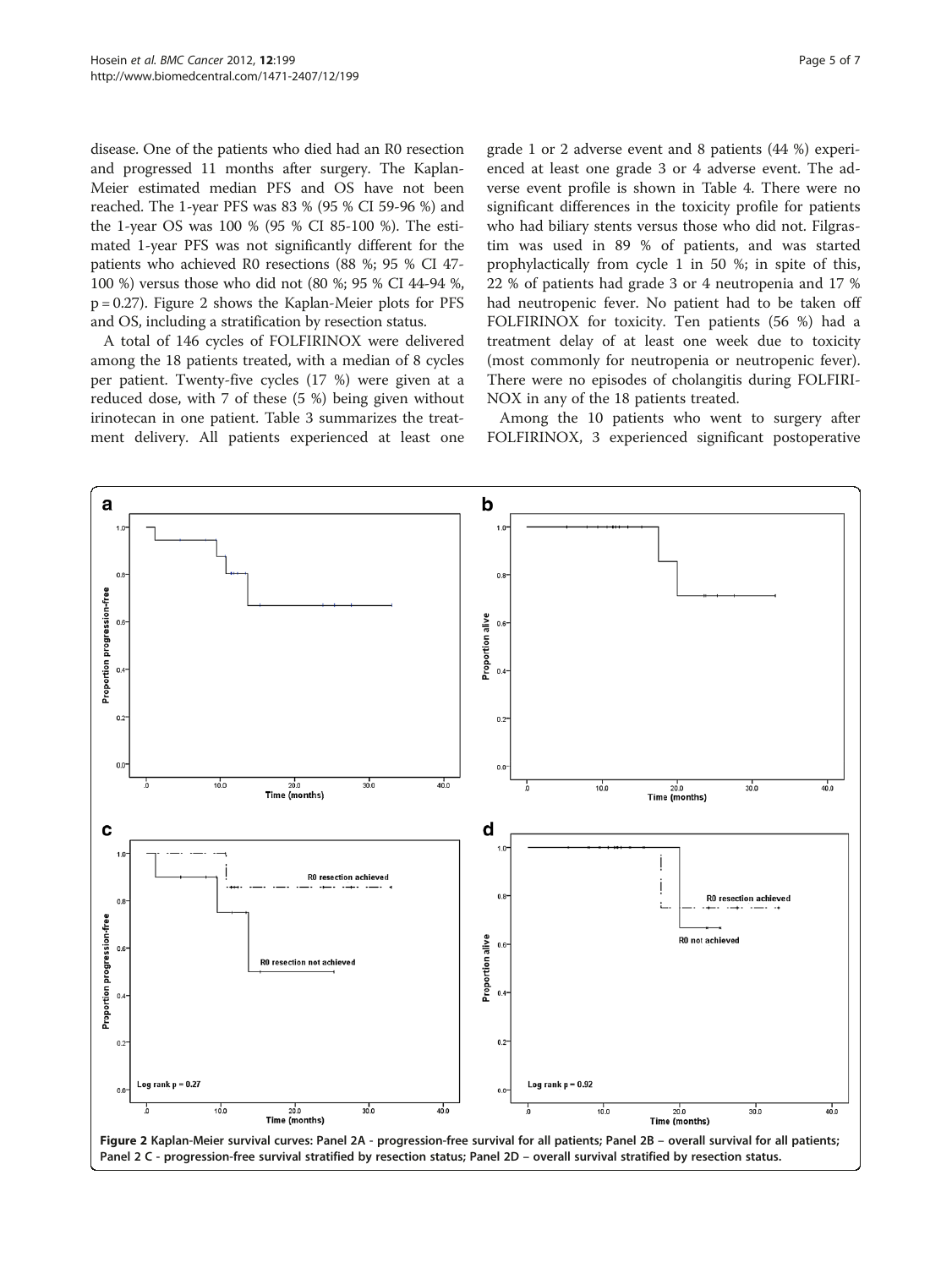#### <span id="page-5-0"></span>Table 3 Treatment delivery, n = 18

| n(%)       |
|------------|
|            |
| $2(11\%)$  |
| 8(44%)     |
| 7 (39 %)   |
| 1(6%)      |
| 8 cycles   |
|            |
| 146        |
| 121 (83 %) |
| 25 (17 %)  |
| 13 (9 %)   |
| 98 %       |
| 95 %       |
| 98 %       |
|            |

\*Dose intensity is defined as the dose delivered divided by the full dose.

complications. One patient developed C. Difficile colitis, gastroparesis and a subhepatic collection; one had an infected pancreatic bed collection requiring percutaneous drainage 3 times; and one had an infected splenic bed collection requiring percutaneous drainage. None of these patients received preoperative radiation. The median length of perioperative hospital stay for these 10 patients was 7 days (range 5 to 60).

# **Discussion**

FOLFIRINOX can be considered a new standard of care option in patients with metastatic pancreatic cancer with a good performance status. In a survey of the prescribing plans of American oncologists after the 2010 American Society of Clinical Oncology meeting (during which the ACCORD-11 phase III results were presented), 18 % planned to offer FOLFIRINOX to good performance status patients, compared with 0 % in the same survey in 2009 [\[11](#page-6-0)]. However, FOLFIRINOX has not been readily adopted by the oncology community in the US because of concerns for the tolerability of this regimen and the risk of cholangitis in patients with stents [[12,13\]](#page-6-0). Some of these concerns were quieted with the publication of the full report of the ACCORD-11 trial, in which no cholangitis was observed and the rate of febrile neutropenia was only 5.4 % [[4\]](#page-6-0).

The current study represents the first published series of North American patients treated with FOLFIRINOX with locally advanced pancreas cancer. The regimen's toxicity was for the most part reversible and manageable. We selected relatively young patients with excellent performance status and little or no comorbidities. We believe that patient selection for FOLFIRINOX cannot be overemphasized since we have anecdotally observed significantly poorer tolerability in older patients and those with major comorbidities. Furthermore, we believe that our practice of limiting the use of FOLFIRINOX to patients who had adequate biliary drainage also helped to lessen the toxicities since irinotecan depends on biliary elimination. Despite the use of prophylactic filgrastim in most patients, 3 (17 %) developed febrile neutropenia, including 2 who had biliary stents in place. The other common toxicities such as fatigue, nausea and diarrhea were manageable, and no patient had to be

| Table 4 Adverse events during chemotherapy (18 patients, 146 cycles) |  |  |  |  |  |  |
|----------------------------------------------------------------------|--|--|--|--|--|--|
|----------------------------------------------------------------------|--|--|--|--|--|--|

|                       | Patients with biliary stent $(n=9)$ |             | Patients without biliary stent ( $n = 9$ ) | All patients $(n = 18)$ |              |           |
|-----------------------|-------------------------------------|-------------|--------------------------------------------|-------------------------|--------------|-----------|
| <b>Adverse event</b>  | Grade 1/2                           | Grade 3/4   | Grade 1/2                                  | Grade 3/4               | Grade 1/2    | Grade 3/4 |
|                       | n (%)                               | n (%)       | n (%)                                      | n(%)                    | n (%)        | n (%)     |
| Hematological         |                                     |             |                                            |                         |              |           |
| Neutropenia           | 3(33%)                              | $3(33\%)$   | 3(33%)                                     | $1(11\%)$               | 6 (33 %)     | 4 (22 %)  |
| Neutropenic fever     | $\mathbf 0$                         | 2(22%)      | $\circ$                                    | $1(11\%)$               | $\mathbf{0}$ | 3(17%)    |
| Anemia                | 6(67%)                              | 2(22%)      | 7(78%)                                     | 0                       | 13 (72 %)    | $2(11\%)$ |
| Thrombocytopenia      | 3(33%)                              | 3 (33 %)    | 5(56%)                                     | 0                       | 8 (44 %)     | 3(17%)    |
| Non-hematological     |                                     |             |                                            |                         |              |           |
| Fatigue               | 6(67%)                              | $1(11\%)$   | 8 (89 %)                                   | $1(11\%)$               | 14 (78 %)    | 2(11%)    |
| Anorexia              | 3(33%)                              | $\mathbf 0$ | $1(11\%)$                                  | 0                       | 4 (22 %)     | 0         |
| Mucositis             | $1(11\%)$                           | 0           | $1(11\%)$                                  | 0                       | $2(11\%)$    | 0         |
| Nausea                | 5(56%)                              | 0           | 4 (11 %)                                   | 0                       | 9(50%        | 0         |
| Vomiting              | 0                                   | $\mathbf 0$ | 2(22%)                                     | 0                       | $2(11\%)$    | 0         |
| Diarrhea              | 3(33%)                              | $1(11\%)$   | 3(33%)                                     | $1(11\%)$               | 6 (33 %)     | $2(11\%)$ |
| Peripheral neuropathy | $1(11\%)$                           | $\mathbf 0$ | 5(56%)                                     | 0                       | 6 (33 %)     | 0         |
| Alopecia              | 6(67%)                              | $\mathbf 0$ | 6(67%)                                     | 0                       | 12 (67 %)    | 0         |